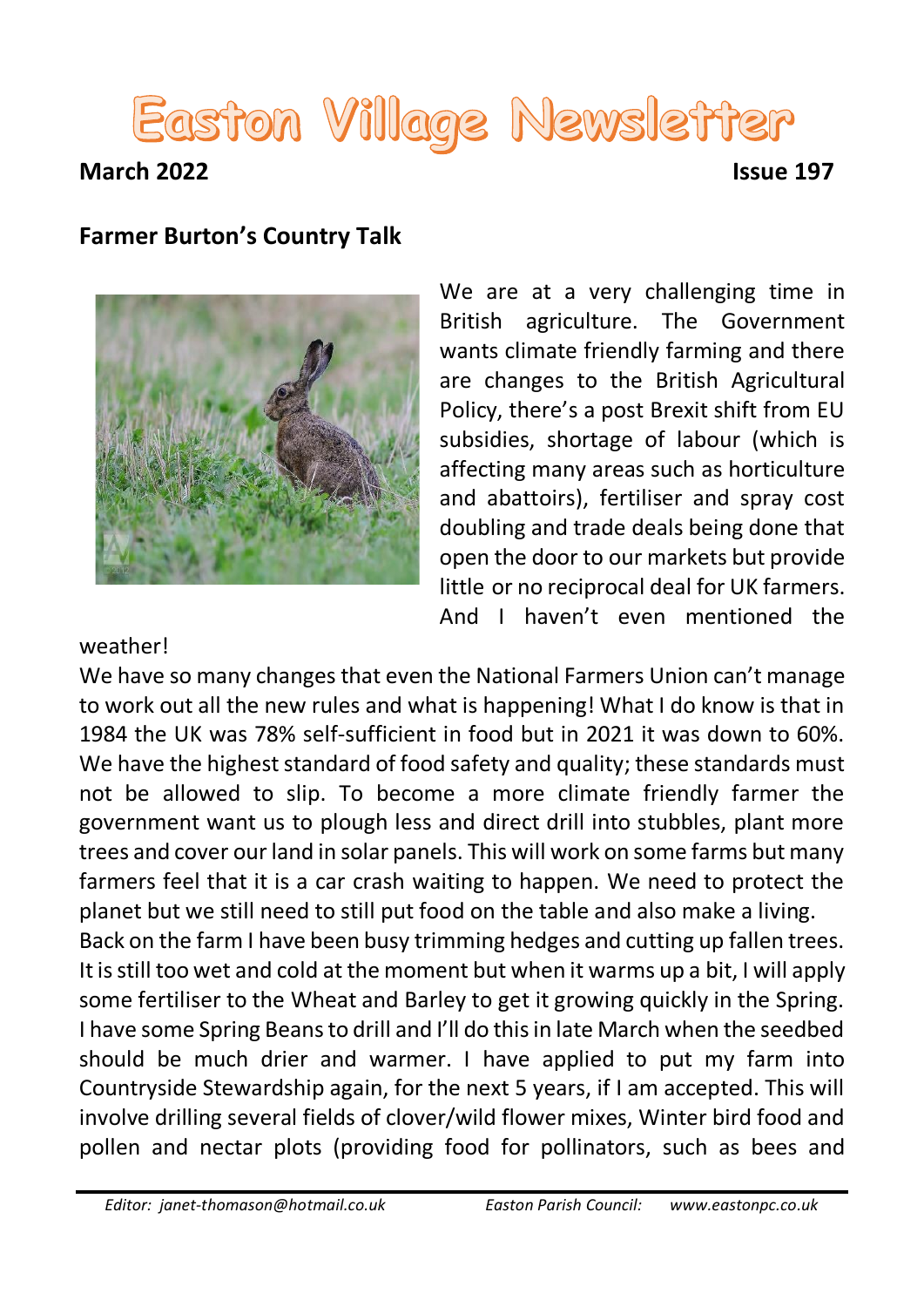hoverflies, and invertebrate chick food for farmland birds), planting hills and with grass (to prevent fertiliser run off into the waterways and erosion) and grass/flower field margins (to protect the hedgerows and ditches). I've been in Stewardship for 15 years now, putting around half my acreage down to some form environmental benefit and I love doing it. We now have more brown hares, English Partridge and barn owls than I have ever seen on the farm. Long may it continue that I can carry on doing this, growing crops and making a living!

# **Chimney Sweep**

It's that time of year again, when our thoughts turn to Spring and cleaning our

chimneys. Jenny has always organised this in the past via the Newsletter and I am happy to continue. I have booked the chimney sweep to come to Easton on Monday  $9<sup>th</sup>$  May, Tuesday  $10<sup>th</sup>$  May and Wednesday 11<sup>th</sup> May. A visit takes approx. 45 minutes and costs £45 (a bit more if you have a nest). He starts work at 7.45 am and hopes to fit in about 6 visits a day. If you are interested, please email me by the  $31<sup>st</sup>$  March [\(janet](mailto:janet-thomason@hotmail.co.uk)[thomason@hotmail.co.uk](mailto:janet-thomason@hotmail.co.uk) ) and let me know if you



have a preference which day and whether you would prefer an early or late morning slot.

# **Blocked Drains Malcolm & Margaret Halliday**

Twice in January the drains were blocked in Chapel Lane due to wet wipes being flushed down the lavatories, and twice Anglian Water had to come and clear the blockage. Ford Cottage was twice without showers and toil[et facili](https://creativecommons.org/licenses/by-nc-nd/3.0/)ties for two days. You can imagine that this was most inconvenient for M[alcolm](https://creativecommons.org/licenses/by-nc-nd/3.0/) and Margaret. We therefore ask everyone ALWAYS to put used wet w[ipes](https://creativecommons.org/licenses/by-nc-nd/3.0/) in the bin and NEVER down the loo. Thank you for your co-operation.

# **Annual Parish Council Meeting**

The Annual Parish Meeting of the Easton Parish Council is to be held at 7.30pm on 24th March 2022 in St Peter's Church, Easton. This is the meeting open to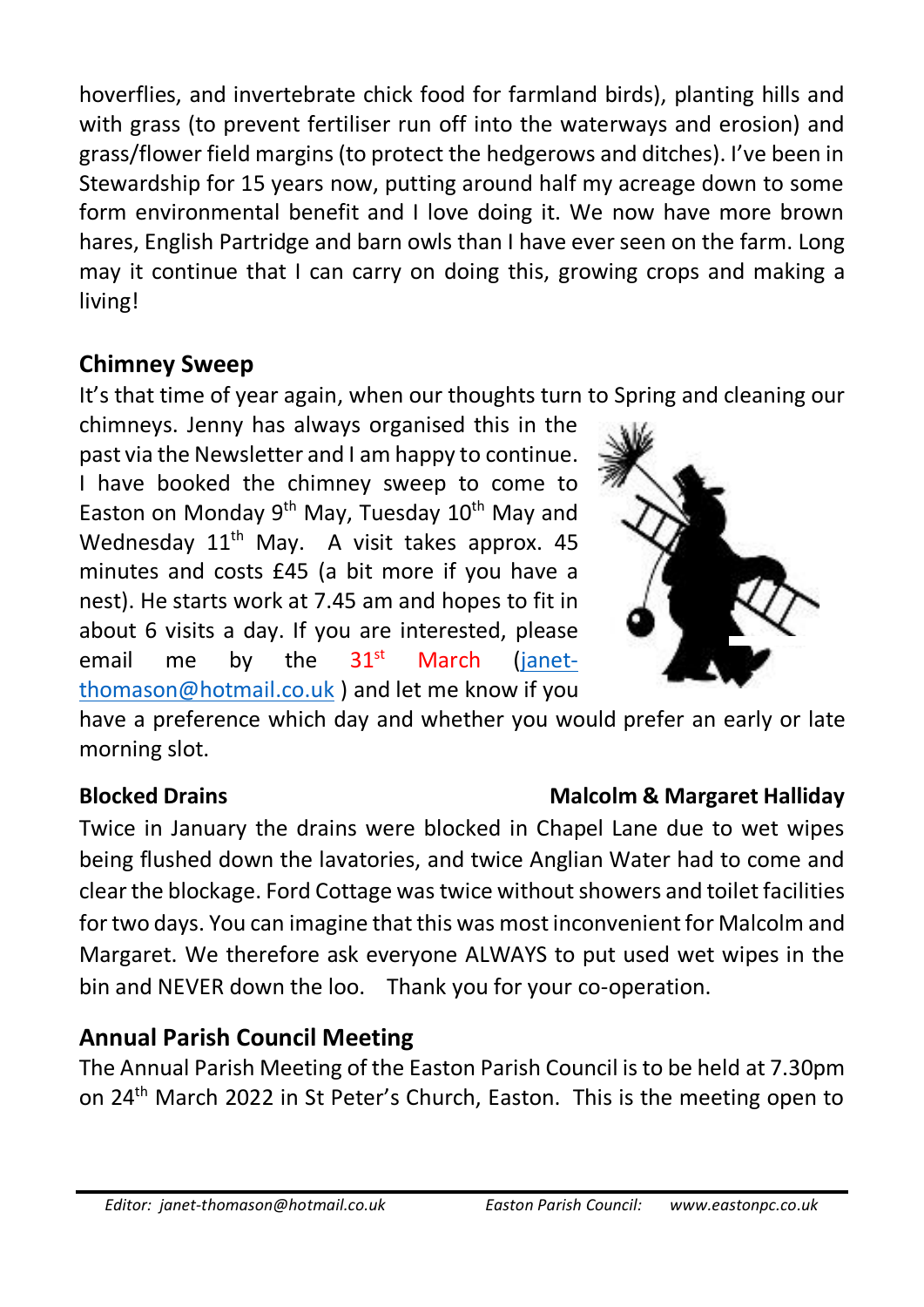everyone when anyone is welcome to speak or raise any village concern. The various village committees will make their annual reports.

### **Easton A14 Junction Update. Easton Parish Council**

The Parish Council had a meeting in January on site with Alan Trille Route Manager for National Highways and Ian Gardener our District Councillor, to observe first-hand the traffic at our A14 junction.

Alan highlighted that one scheme already identified covered improvements to the central reservation. The surface was to be improved to prevent standing water, and the road markings were to be added in the central reservation so cars turning into Easton from the eastbound A14 would pull up earlier on the central reservation to give way to any cars turning onto the east bound lane from Easton. An option to use special surfacing which reduces the risk of skidding is also being considered. He expected this work to be completed this year, currently targeted for between April and June.

To support longer term improvements, Alan was waiting for a decision on funding for a full survey of the junction to include traffic manoeuvres. This would then give clear traffic volumes for vehicles coming in to and out of the village and direction of travel, eastbound or westbound on the A14. Once this information was gathered Highways could then base future decisions on clear facts rather than perception.

The possible longer term major improvements of either acceleration/deceleration lanes, or a local access road via Ellington or Spaldwick were discussed. The benefits and issues associated with each option were considered and Alan will come up with some concept ideas in the next few months and share these with us.

Alan confirmed that he had received 26 submissions from Easton regarding the recent A14 strategy Review. Initial findings from the review were due to be discussed with Highways Route managers by March this year. Following this, the work going forward would be documented and agreed in 2023/2024. Any agreed actions would then be scheduled for implementation between 2025/2030. However, funding for concept planning may be required in the 2025/2030 period, and if so then any actual works would be scheduled in 2030/2035.

In summary, Highways will be working with the Parish Council to develop concepts for a desired potential layout of the Easton (and Woolley) junction